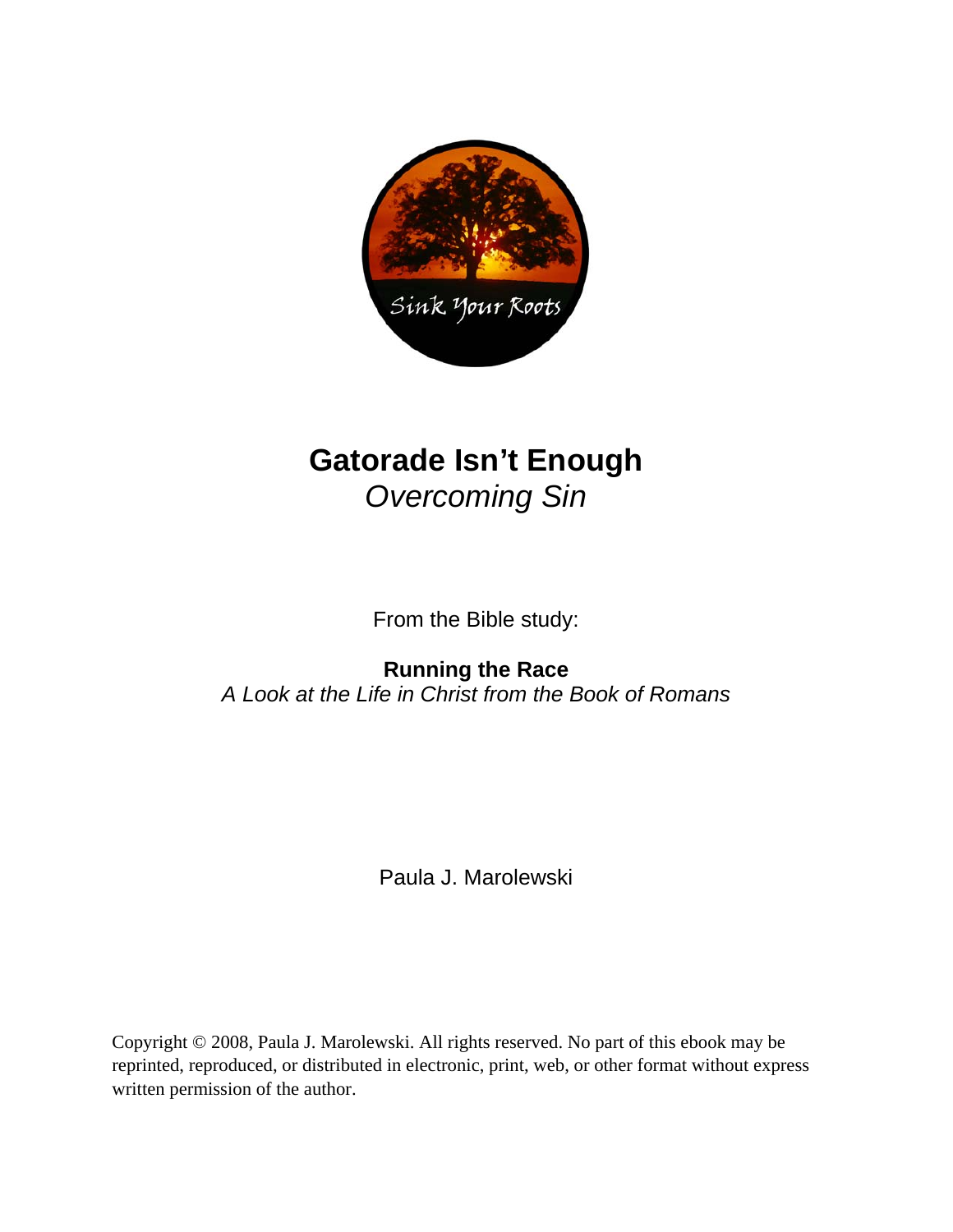### **Gatorade isn't Enough**

### *Overcoming Sin*

#### **WHEN THE GOING GETS TOUGH: THE STRUGGLE AGAINST SIN**

Today, we're going to look at Romans 7 and 8 … a lot of material is packed in here that is incredibly relevant for us.

First, Romans 7. Romans 7 takes a look at "When the going gets tough." It's Paul's very personal look at his struggle against sin – a struggle we all share, even after we are redeemed and saved by Jesus.

Paul uses some very strong language when he talks about sin. In verse 5, he says we were "controlled by the sinful nature." In verse 6, he says we had to die to what once "bound" us. Verse 8 says that sin "seized the opportunity" to "produce in me every kind of covetous desire." Verse 11 says that sin "deceived me" and "put me to death." And verse 14 states that Paul was "sold as a slave to sin."

This is very clear … Paul views sin as a powerful, controlling force in his life, leading him to death.

 $\cdot \cdot$  What are some of the views of sin that people have – both inside and outside of the church – today?

 $\cdot \cdot$  What does it mean to say that man is totally corrupt apart from salvation through Christ?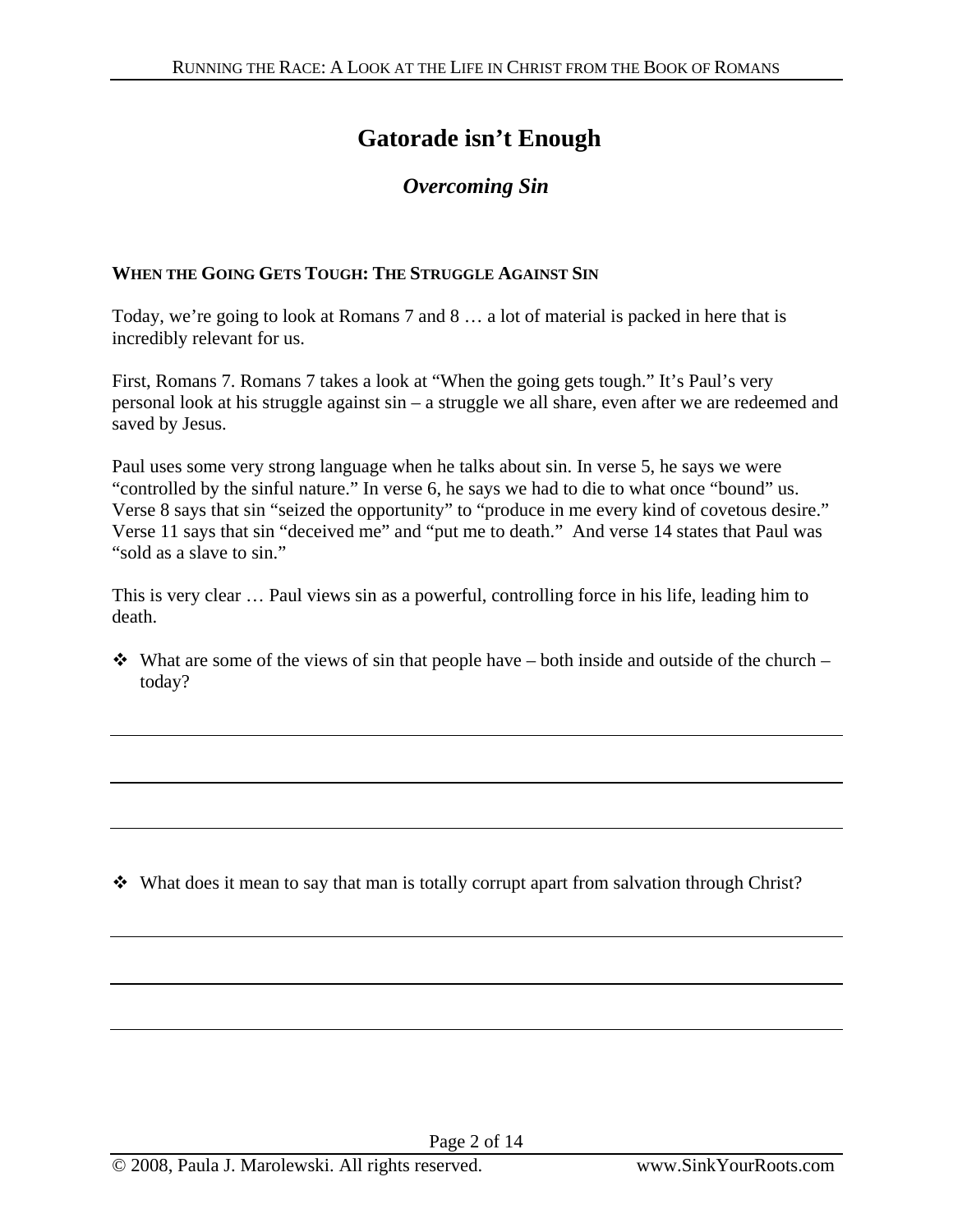How would you explain that belief to a non-believer who felt that man was basically good, or at least innocent when born?

You see, this is the foundation for Paul's understanding of sin: we are responsible for doing evil, and yet (apart from Christ) the evil impulse within us is so strong that it is itself a controlling factor. As someone has said, we sin because we are sinners, and we are sinners because we sin. Both are equally true.

Let's return for a minutes to a few of the phrases Paul uses to describe the force of sin in his life. Paul states that naturally we are "controlled by the sinful nature." Look back for a minute to your life before you know Christ:

• Did you ever feel "controlled" or "enslaved" by sin? How? Why? What happened?

 Can you give an example of sin "seizing an opportunity" in your life that resulted in you sinning?

How did sin "deceive" you?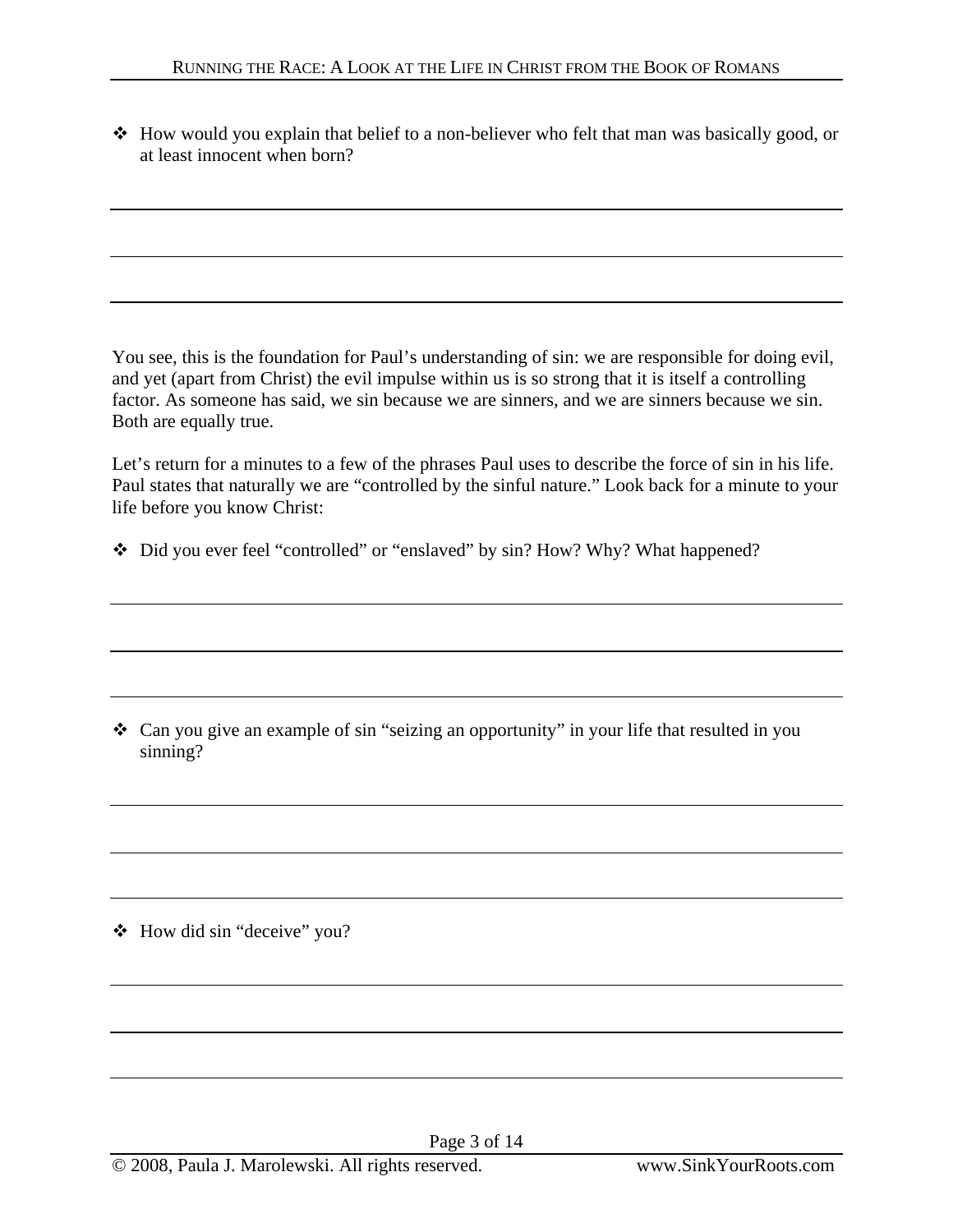Unfortunately, the force of sin doesn't disappear when we become Christians. Paul goes on in Romans 7 to apparently describe the continuing struggle he had with sin. (At least, that is one way to interpret these verses.)

He writes in verse 15 and following, "I do not understand what I do. For what I want to do I do not do, but what I hate I do. And if I do what I do not want to do, I agree that the law is good. As it is, it is no longer I myself who do it, but it is sin living in me. I know that nothing good lives in me, that is, in my sinful nature. For I have the desire to do what is good, but I cannot carry it out. For what I do is not the good I want to do; no, the evil I do not want to do – this I keep on doing. Now if I do what I do not want to do, it is no longer I who do it, but it is sin living in me that does it. So I find this law at work: When I want to do good, evil is right there with me. For in my inner being I delight in God's law; but I see another law at work in the members of my body, waging war against the law of my mind and making me a prisoner of the law of sin at work within my members. What a wretched man I am! Who will rescue me from this body of death?"

Put briefly, Paul is saying, "I want to follow God, but I keep on sinning! What can I do?!?"

• When in your life have you experienced this same cry of despair? What happened?

I think we have all felt this way at various times. We love God, we've been saved and redeemed by him, many of our habitual sins have fallen away from us, but we still have some old sins that keep hanging on. Perhaps the desire for gossip … we just love a good, catty little chat. Perhaps greed … we hide it under wanting to have more to give to God, but really it's because we want it ourselves. Perhaps lust … we don't actually have affairs, but we sneak a peak at a porn site on the internet every now and then. Perhaps bitterness … we just can't give up on that old grudge, so we nurse it every chance we get.

What sins do you struggle with the most?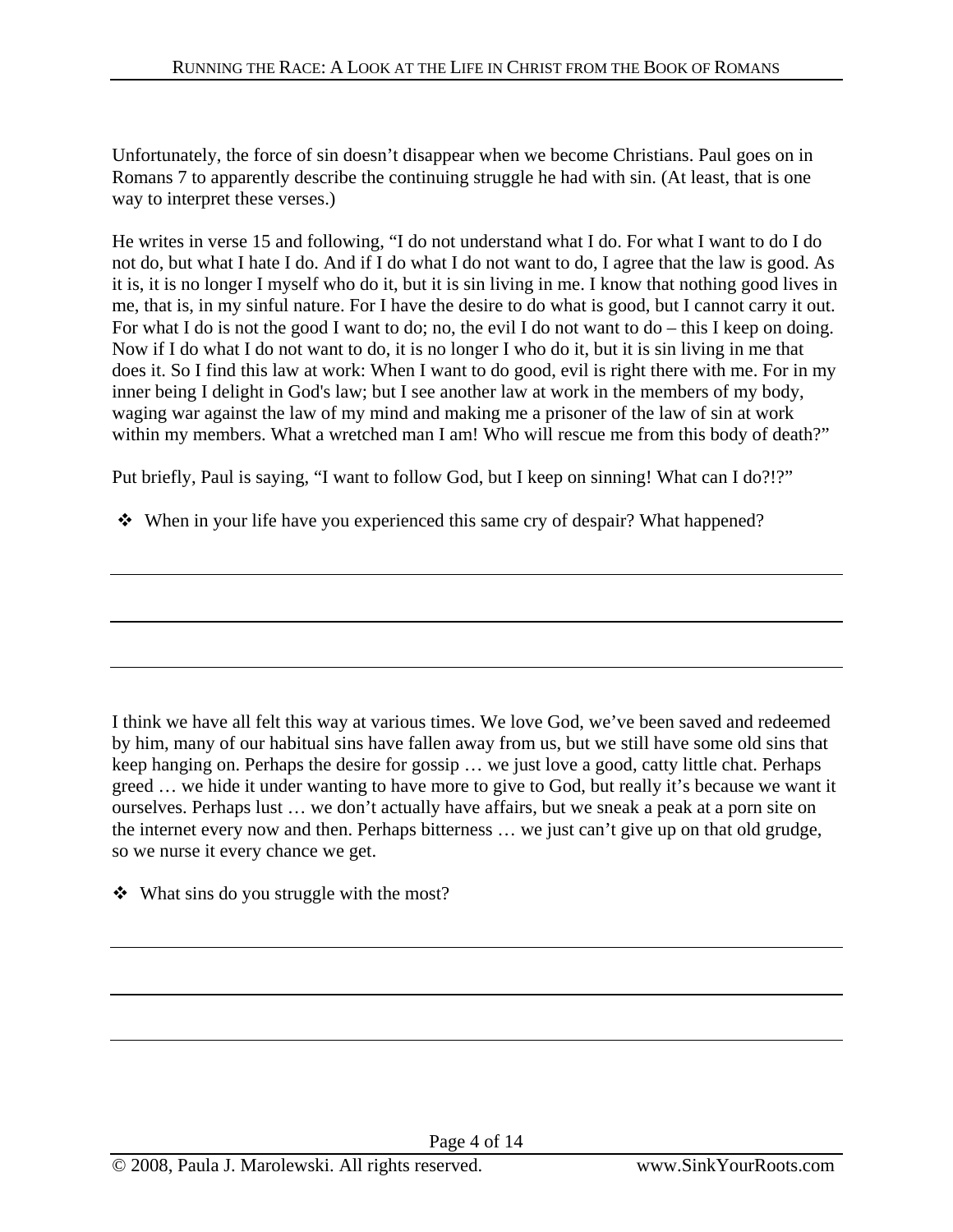When we take a good, honest look at ourselves, we see these things. We may try to fight against them and overcome them. Perhaps we've tried for years, and failed more times than we can count. And so eventually, with Paul, we cry out, "What a wretched person I am! Who will rescue me from this body of death?"

#### **GATORADE ISN'T ENOUGH: THE POWER OF THE SPIRIT**

Thank the Lord, Romans 8 follows Romans 7! Because it is in Romans 8 that we find the answer. The phrase usually goes, "When the going gets tough, the tough get going." But that isn't the case here. We aren't tough enough to conquer sin by ourselves. Gatorade isn't enough to overcome this weakness in our souls. The only thing that can get us through and give us the victory is the power of the Spirit.

It's good to remember that in the Greek, the word "power" is "dunamis" … the same word from which we get "dynamite." So in all we talk about today, I want you to remember that God gives you the power to blow up the strongholds of sin in your life. We're not talking about a wimpy victory here … God doesn't "get by by the skin of his teeth." The end is not in doubt. In fact, Romans 8 talks about nine sticks of dynamite that God gives us to explode the hold of the devil in our lives.

#### The Power of Truth

The first stick of dynamite we have is the power of the truth. This is where we begin. Romans 8:1-4 reads, "Therefore, there is now no condemnation for those who are in Christ Jesus, because through Christ Jesus the law of the Spirit of life set me free from the law of sin and death. For what the law was powerless to do in that it was weakened by the sinful nature, God did by sending his own Son in the likeness of sinful man to be a sin offering. And so he condemned sin in sinful man, in order that the righteous requirements of the law might be fully met in us, who do not live according to the sinful nature but according to the Spirit."

We've already discussed the all-sufficiency of Christ's sacrifice for us in an earlier lesson. I won't repeat it again here. What I do want to focus on, however, is that these words are a creed for us … a shield to guard us against the fiery darts of the devil.

Part of the power of sin is the power to deceive and the power to wear us down. Sin whispers to us, "You're no good … you've fallen so many times before … you can't win … why bother even trying? You'll only fail again … God can't love you … he won't help you – he's probably disgusted by you … you're just a failure to him …" But in these verses, we find our answer to these lies:

- I am forgiven in Christ. (verse 1)
- I am free in Christ. (verse 2)
- I am alive in Christ. (verse 4)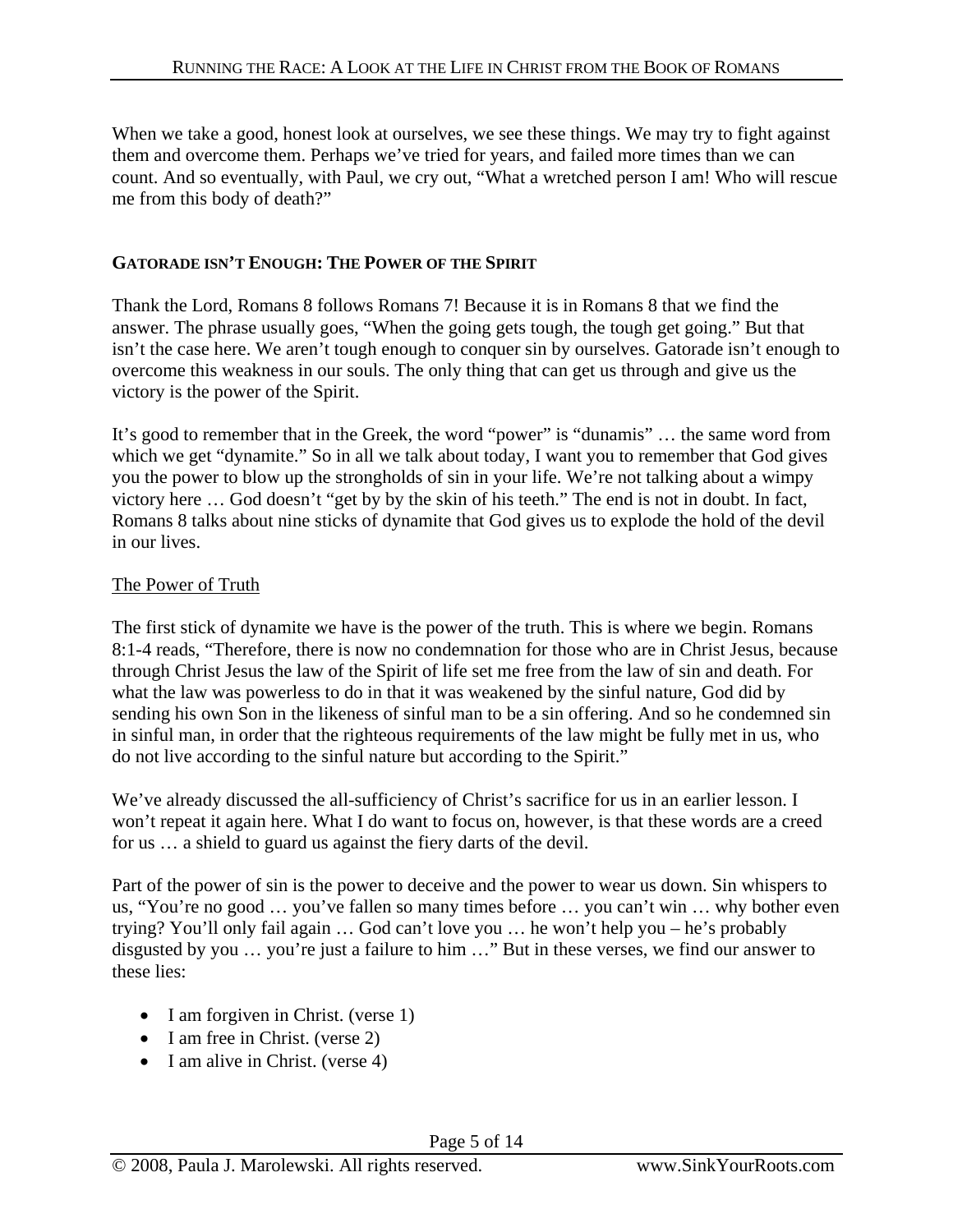These are three strong words … forgiven, free, alive. Whenever sin rears its ugly head and you feel condemned, state clearly that "I am forgiven in Christ." When sin tells you that you can't be good, declare, "I am free in Christ." When sin whispers that you are a failure, shout, "I am alive in Christ!"

Say it with me:

- *I am forgiven in Christ.*
- *I am free in Christ.*
- *I am alive in Christ.*
- $\div$  Consider the sins you named in the earlier question. How does the fact that you are forgiven, free, and alive in Christ impact your struggle with these sins?

The importance of a creed like this – of memorizing verses like this – is because when Satan is battering us down, we get depressed and worn out. That means our feelings are all jumbled and unreliable. I repeat: our feelings are unreliable. Again and again we forget that, and we think, "God *seems* so far away … God *can't* care about me … God *doesn't* care about me … I *can't* get victory over this … I *am* a failure …" and we believe and act on those lies.

The Scripture is there to remind us of the TRUTH. God is near. He *does* care. He *is* love. You *can* have victory. You *can* live an abundant life in him.

In the battle against sin, we have to master our feelings and believe and act on the truth. And that is done through the Scripture. Those aren't just words you're saying to pep yourself up – this is the voice of Almighty God, refuting the lies of the devil.

Give an example of a time when the truth of Scripture protected you from sinning.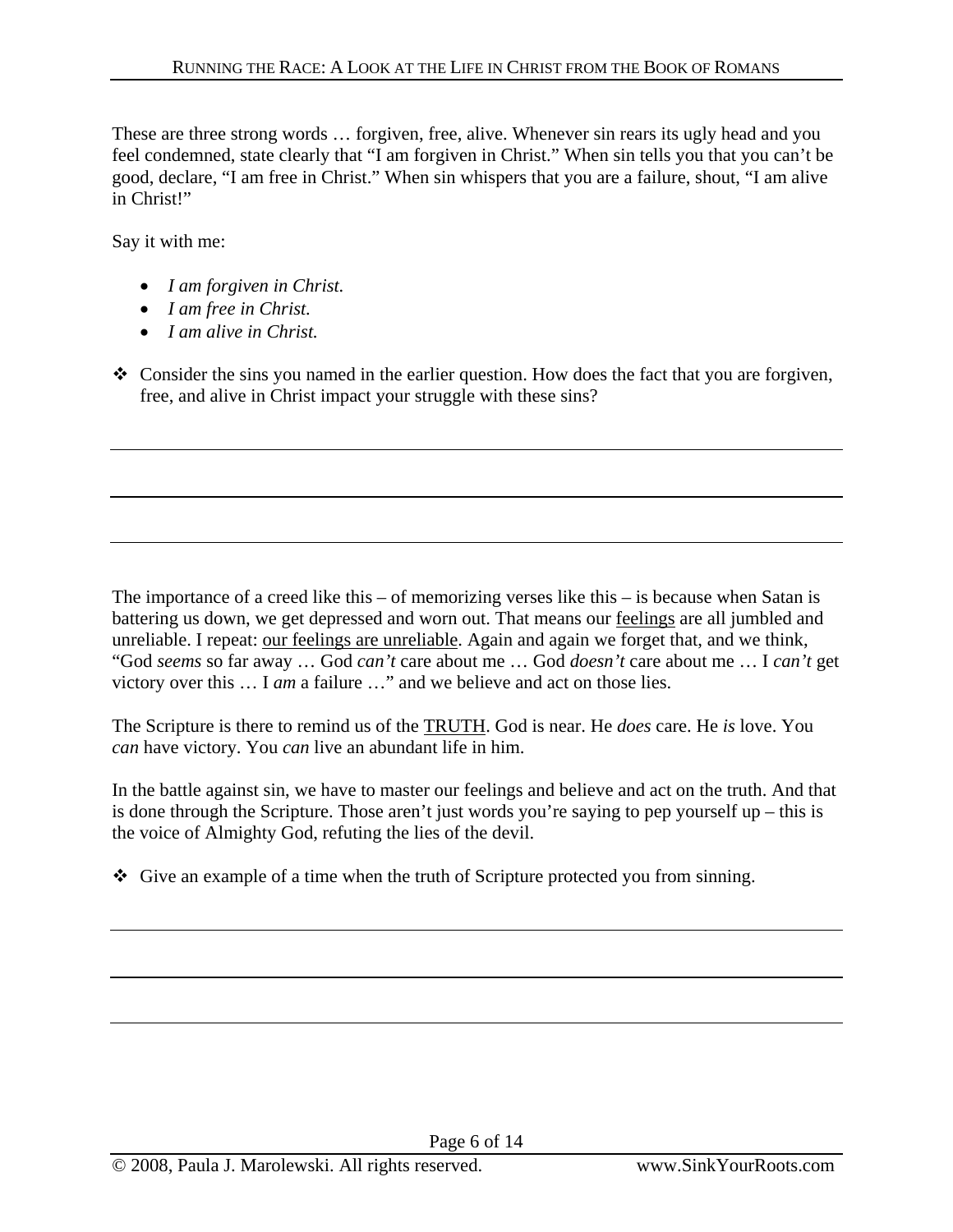You might say, "I know all those things, but it doesn't make a difference." You know them, but do you believe them? And don't say you can't believe them … you can. It's your choice to live in the truth, or to live in a lie.

This hit me very hard when I read the following from the novel *The Last Sin Eater* by Francine Rivers. The conversation takes place between a very frightened young girl, Katrina Anice, and another little girl named Lilybet. Though Katrina doesn't know it, Lilybet is an angel. Lilybet begins:

*"The truth has set you free, beloved. Now you must choose to walk in it." "Easy for you to say, but what of the Kai? Is he going to let us walk anywhere at all now he knows we went against him?" "Believe on him who saved you, Katrina Anice."* 

*"I want to believe. I do." "Then believe." "I try to believe." "Believe. Set your mind and heart upon Christ and obey the word of the Lord. Stand firm, Katrina Anice. God himself is going to fight for you."*

So when sin attacks, believe and stand firm in the power of the Truth. God himself will fight for you.

#### The Power of Transformation

The second stick of dynamite we have is the power of transformation. Verses 5 and 6 read, "Those who live according to the sinful nature have their minds set on what that nature desires; but those who live in accordance with the Spirit have their minds set on what the Spirit desires. The mind of sinful man is death, but the mind controlled by the Spirit is life and peace."

We talked about transformation in our discussion on purity of mind. When you set yourself to no longer conforming to the pattern of this world, but to being transformed in the renewing of your mind, you will experience power over sin.

Think about it:

- If you set your mind on chastity, what place will lust have?
- If you set your mind on humility, what place will pride have?
- If you set your mind on generosity, what place will greed have?
- If you set your mind on love, what place will selfishness have?

This is a choice. We can choose what we put into our minds. We can choose what to think about. We can choose what to dwell on.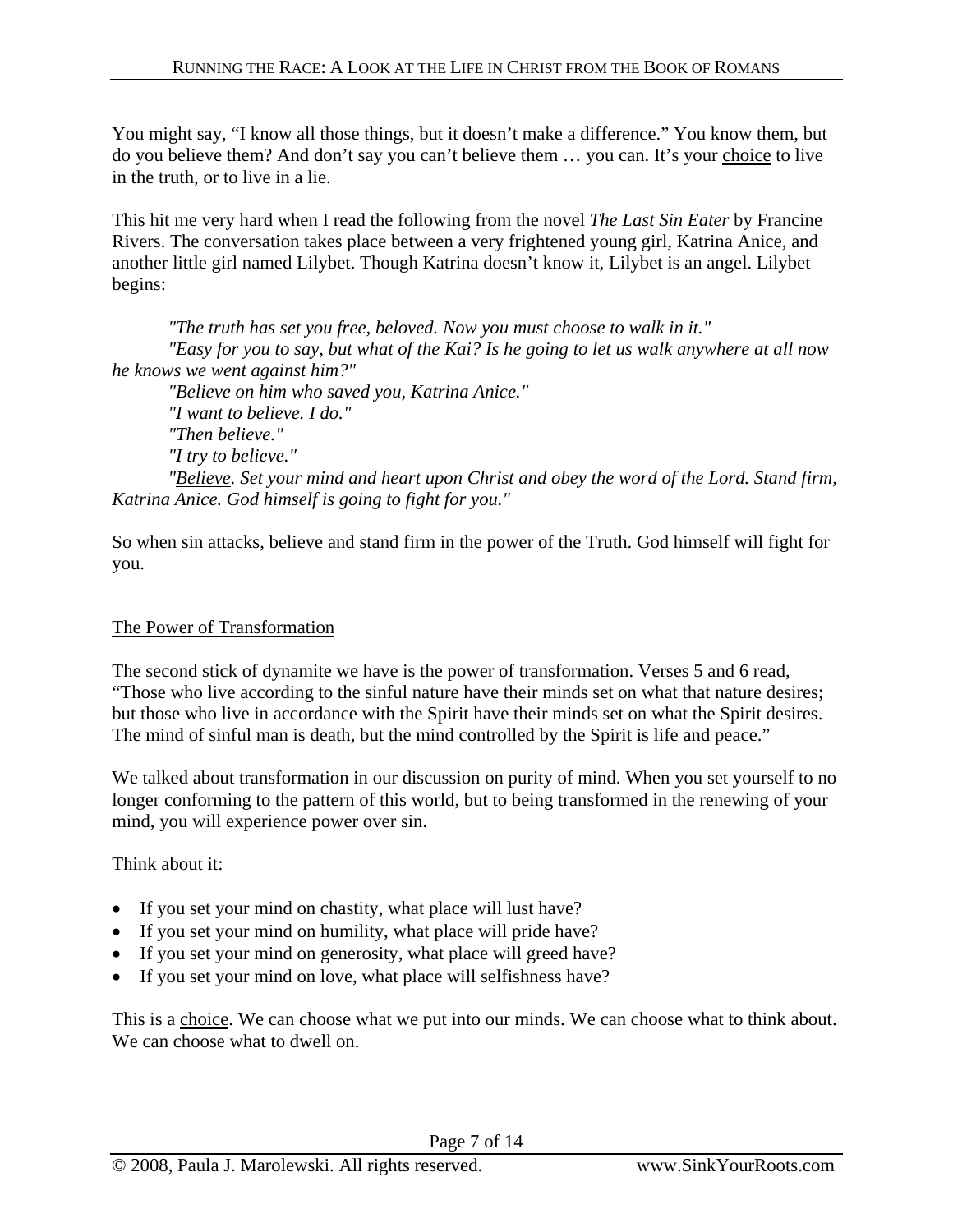What are you putting into your mind? What do you choose to think about? To dwell on?

Will transformation be easy? No, not necessarily. But when we give it 100%, the Spirit will carry us the rest of the way. He will make the transformation happen in the very depth of our being, until someday it becomes who we are – because we become like him.

#### The Power of Obedience

The third stick of dynamite is the power of obedience. This is found in verses 7-9: "the sinful mind is hostile to God. It does not submit to God's law, nor can it do so. Those controlled by the sinful nature cannot please God. You, however, are controlled not by the sinful nature but by the Spirit, if the Spirit of God lives in you."

We're very big about control in our culture ... namely, that we want to be in control of our lives. Master of our fate. Captain of the ship. But true power comes from handing over that control to God.

Being obedient isn't possible unless we foster three key attitudes in our life: humility, trust, and love.

First, humility. Obedience is about submission. It's about admitting that I don't know what's best for myself.

Second, trust. Once I've admitted that I don't know what's best for myself, the next step is to believe and acknowledge that God does know what's best for me.

Third, love. After I've recognized that God knows what's best for me, I choose to follow his guidance because I love him.

It's interesting to think of obedience as a powerful position. Typically, we think of it in terms of subordination or even as inferiority. Slaves obey. Servants obey. Employees obey. But God says that obedience is the key to victory and power over sin. And that is because we are obeying the one who has a divine strategy for winning – and who has the power to back it up.

Perhaps if we thought of obedience in military terms, it could help. If each soldier did his own thing and what he thought was best, the battlefield would be chaotic. Ammunition would be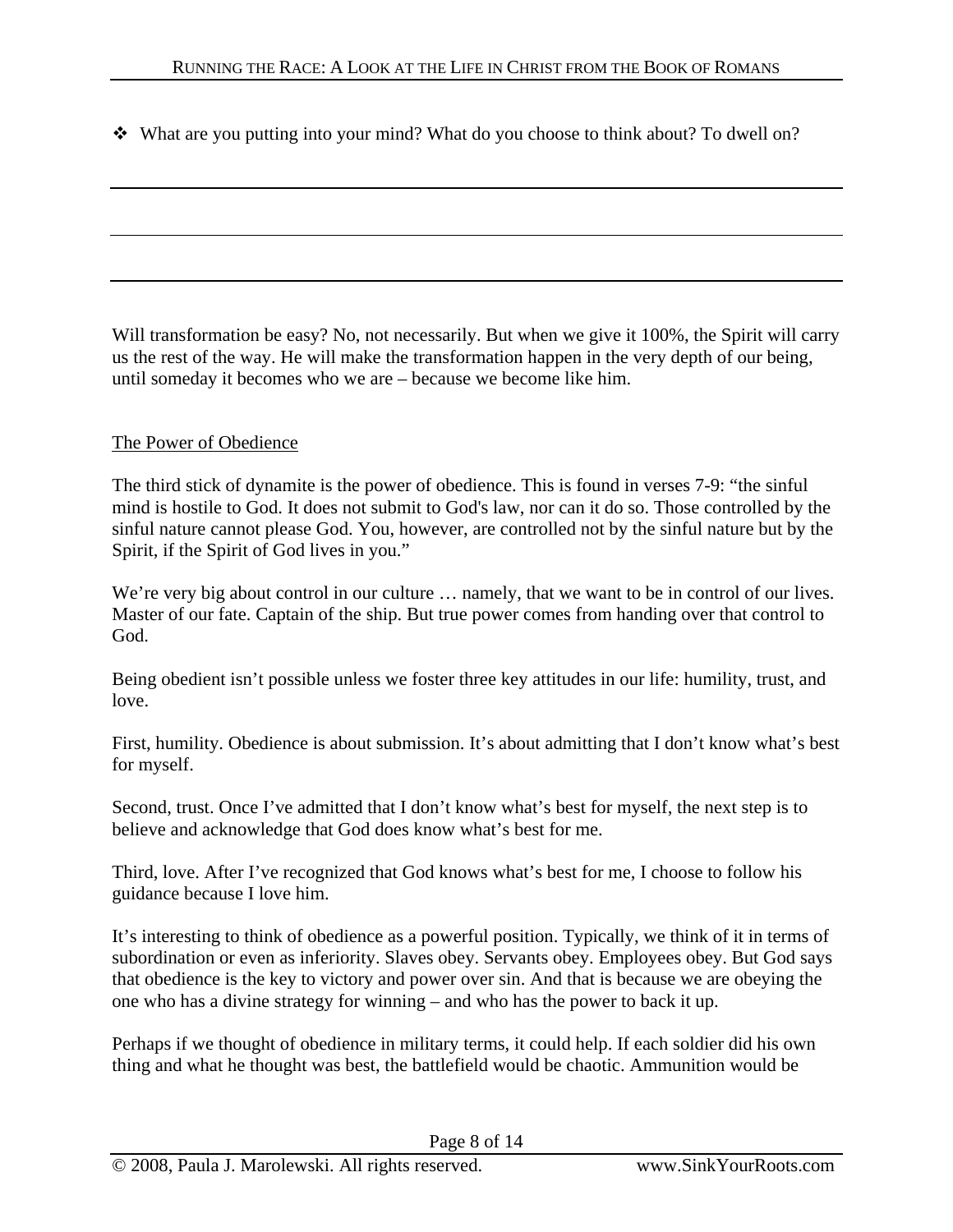spent uselessly. Soldiers would be out-flanked. Dangers that would be apparent from a higher vantage point would be walked into blindly. They would lose their lives and the war.

However, if each soldier in the army obeys his commanding officer, the army will win as long as the commander knows what is best to do and has the firepower to rout the enemy. And that is what our Commander has – knowledge and power. In that context, obedience makes perfect sense if we want to win. Obedience puts us in a position of power over the enemy.

When is obedience difficult for you?

When is obedience easy?

#### The Power of the Spirit

The fourth stick of dynamite is the power of the Spirit. This is found in verses 12 and 13: "Therefore, brothers, we have an obligation – but it is not to the sinful nature, to live according to it. For if you live according to the sinful nature, you will die; but if by the Spirit you put to death the misdeeds of the body, you will live."

You might think, "Wait, you say I can't get power over sin until I stop sinning? Isn't that a circular argument? If I could stop, I would!"

The reason this is not a circular argument is because of that little phrase in verse 13: "by the Spirit." You can't do this on your own. You can only do it "by the Spirit."

You certainly have a part in it ... the Spirit can't stop you from drinking if you're always sitting down with a beer in your hand. But if you choose to not buy the beer on your way home, he can strengthen your resolve and then also help you resist the temptation to go out and get some later.

It's important here to remember that the Spirit is a Person. Not an impersonal "force." Not an "it." Not a wispy breeze on the wind. He moved over the face of the waters in the creation. He is described as Wisdom crying in the streets. He brought about the conception of Jesus in Mary's

Page 9 of 14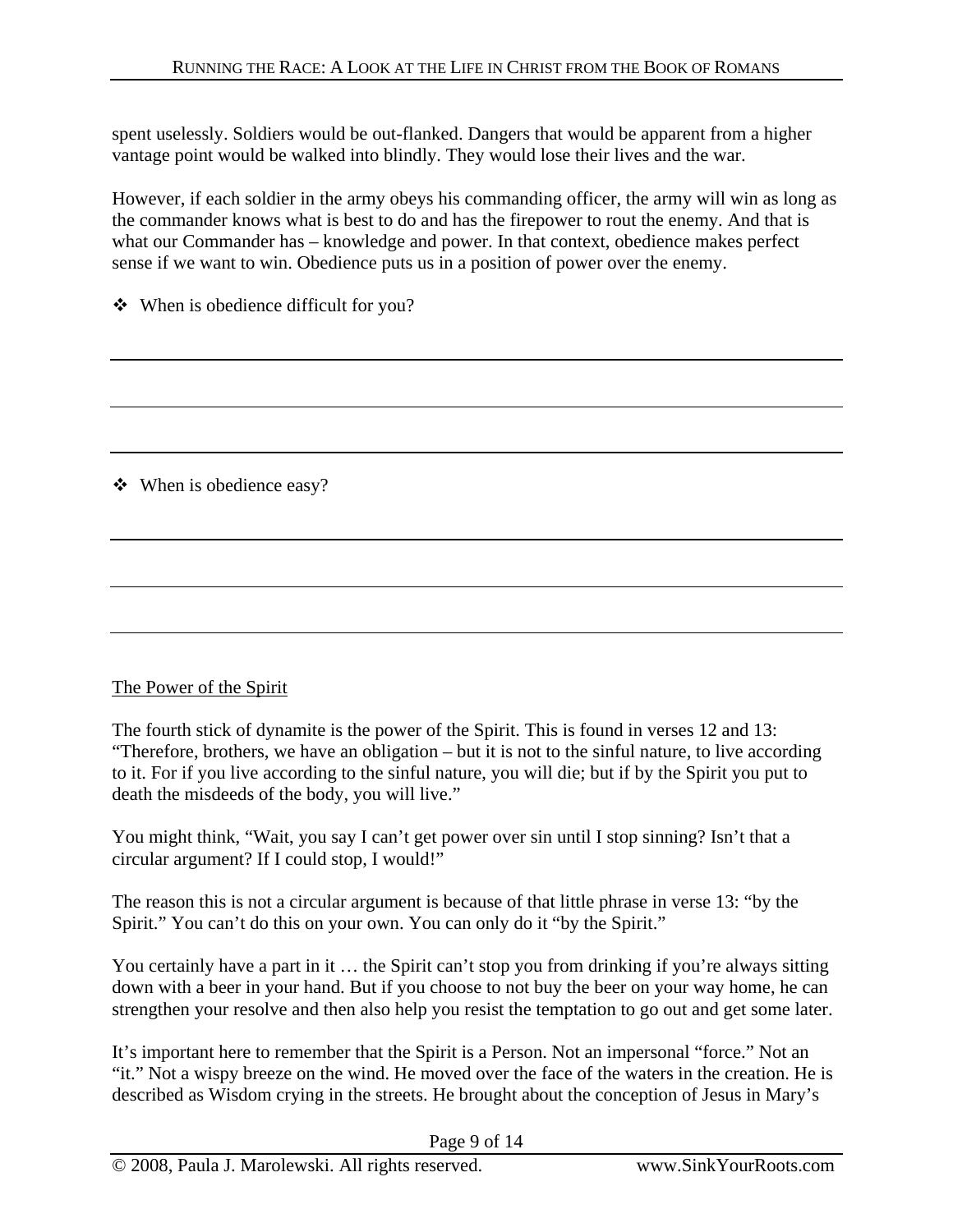womb. He raised Jesus from the dead. The Holy Spirit is a Person, and is a Person with infinite power, just as the Father and the Son are omnipotent. Because he is omnipotent, he can give you the power you need to overcome sin in your life.

 What word-picture can you use to better understand the Spirit's role and presence in your life?

#### The Power of Guidance

The fifth stick of dynamite is the power of guidance. Verse 14 says simply, "because those who are led by the Spirit of God are sons of God."

One of the powerful things the Spirit does for us is guide us. Think about some of the terms we use … "Before I knew Christ, I was lost." "Even though I'm a Christian, I still lose my way sometimes." "I don't know how I got into that situation."

Lost. Sin confuses us. It leads us down a path of destruction. It makes us lose our head, and derails our sense of direction. But it doesn't have to be that way when we are in Christ: we don't have to lose our way, because the Spirit is there to guide us. He can keep us from going off the narrow way.

 $\triangle$  How does the Spirit guide us? How do we recognize his voice?

#### The Power of Adoption

The sixth stick of dynamite is the power of adoption. Verses 15 and 16 read, "For you did not receive a spirit that makes you a slave again to fear, but you received the Spirit of sonship. And by him we cry, 'Abba, Father.' The Spirit himself testifies with our spirit that we are God's children."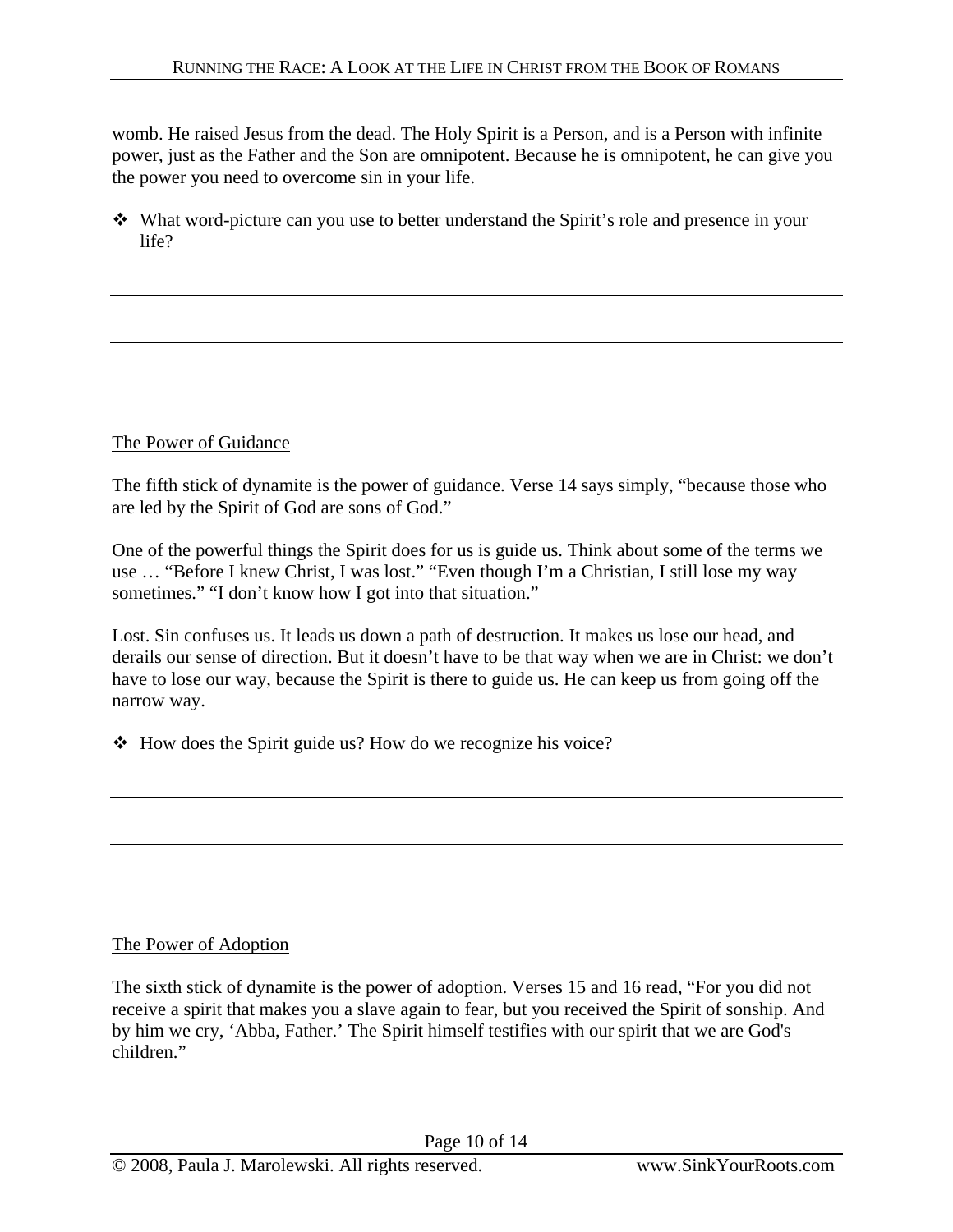Part of the power of sin is its power to tear down our self-esteem. Sin tells us that we're a nobody. We don't belong. We are alone and there's no one to help us. The power of adoption is the power to stand against each one of those lies.

We are somebody to God … Jesus didn't die for nobodies. The fact that the eternal, almighty, all-sufficient God loved you enough to die for you proves your worth. And beyond that, we are adopted as sons and daughters of the Most High. He didn't save us and leave us out in the cold. He saved us and adopted us.

That makes us princes and princesses in the Kingdom of God – for Jesus Christ is King of Kings and Lord of Lords.

Not only are we each somebody special, but we belong. That's what a family – in its ideal – is all about. It's a place of belonging. It's a place to feel safe and secure, no matter what you've done, or how you've blown it, or what kind of a lousy day you've had. So when Satan tells you that you can't go home again, throw the lie back in his face. You're part of the family of God. You've got a Daddy who loves you and will never turn you away.

And finally, we are not alone. That is also what it means to be part of God's family, adopted as his child. Not only are we somebody special, not only can we run home to God when the cares of the world burden us down, but, in fact, God goes with us out into that world. Your family members go with you. When you were a child, your mom or dad would take you everywhere you wanted to go. They were there to protect you, lead you, guide you, and provide for you. So it is with God: we are his children, and he's never going to let us out of his sight.

What is the best part of being in a family to you?

### The Power of Hope

The seventh stick of dynamite is the power of hope. Verse 17 reads, "Now if we are children, then we are heirs – heirs of God and co-heirs with Christ, if indeed we share in his sufferings in order that we may also share in his glory."

Sin eats away at us with the sickness of despair. "You can't overcome this. There's no way out. You're always going to be like this. You're going to live with the consequences of this forever."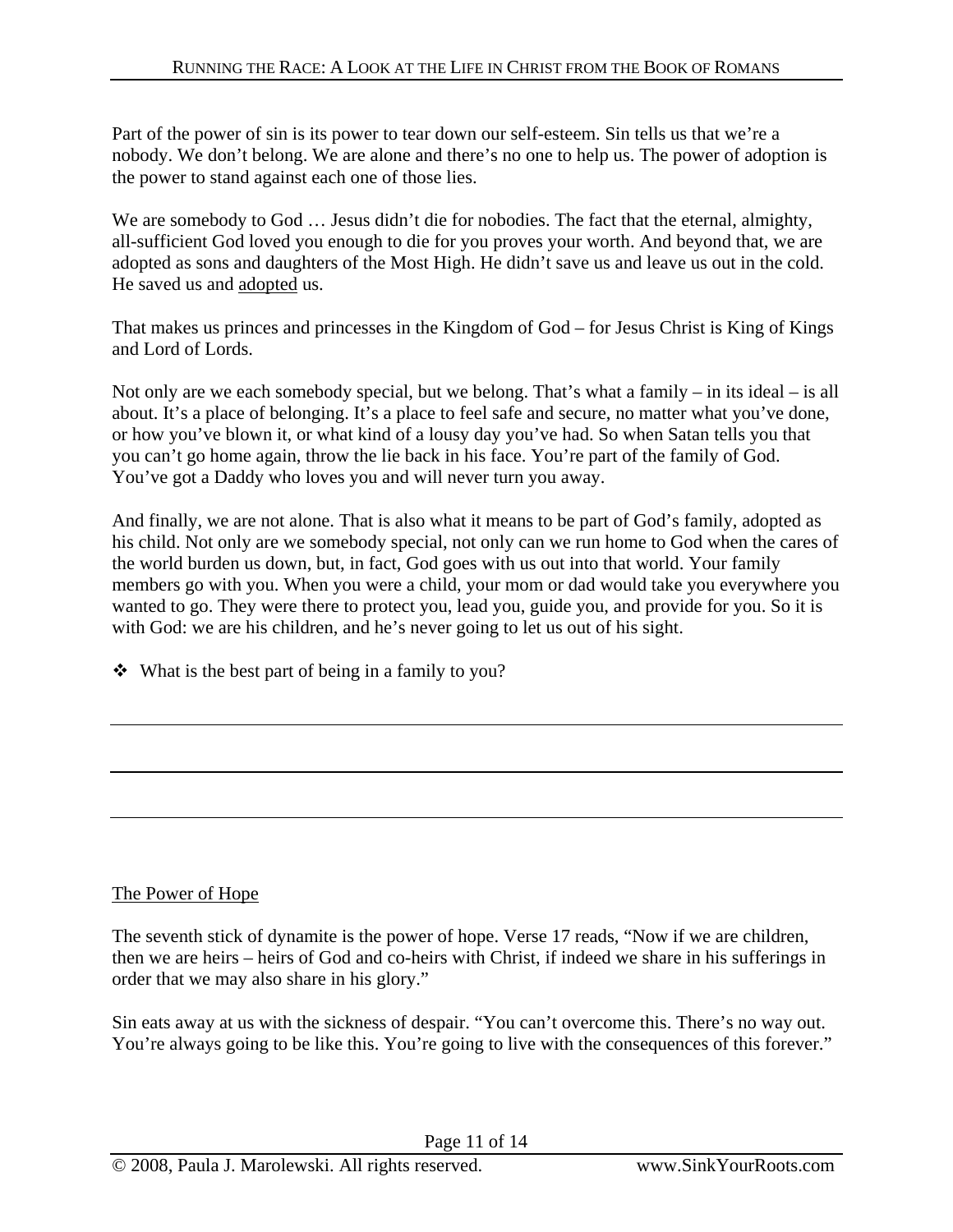Hope destroys despair. We can press on – and even rejoice – because there is an end. There's an end to sin and all its power. There's an end to suffering. There's an end to all our fallen nature. We are going to share in the glory of God as co-heirs with Christ. And that is a glorious hope.

What are you most looking forward to in heaven?

The Power of Prayer

The eighth stick of dynamite is the power of prayer. Verses 26-27 read, "In the same way, the Spirit helps us in our weakness. We do not know what we ought to pray for, but the Spirit himself intercedes for us with groans that words cannot express. And he who searches our hearts knows the mind of the Spirit, because the Spirit intercedes for the saints in accordance with God's will."

If you're like me, you have often felt that your prayers were faltering and weak at best, totally inadequate to even express the depth of your needs. But these verses aren't talking about our weak and human prayers. These verses are talking about the Holy Spirit himself interceding for us.

No one knows better how to pray for us. No one knows better what we need. And we can know beyond a shadow of a doubt that God the Father hears and answers the prayers of his own Spirit.

Don't ask me to explain how the Trinity works here … I haven't a clue, but I know it's true: God himself is interceding for you and me – every day, every hour, every minute. And his prayers are powerful to save us from sin.

What does it mean to you to realize that God himself is interceding on your behalf?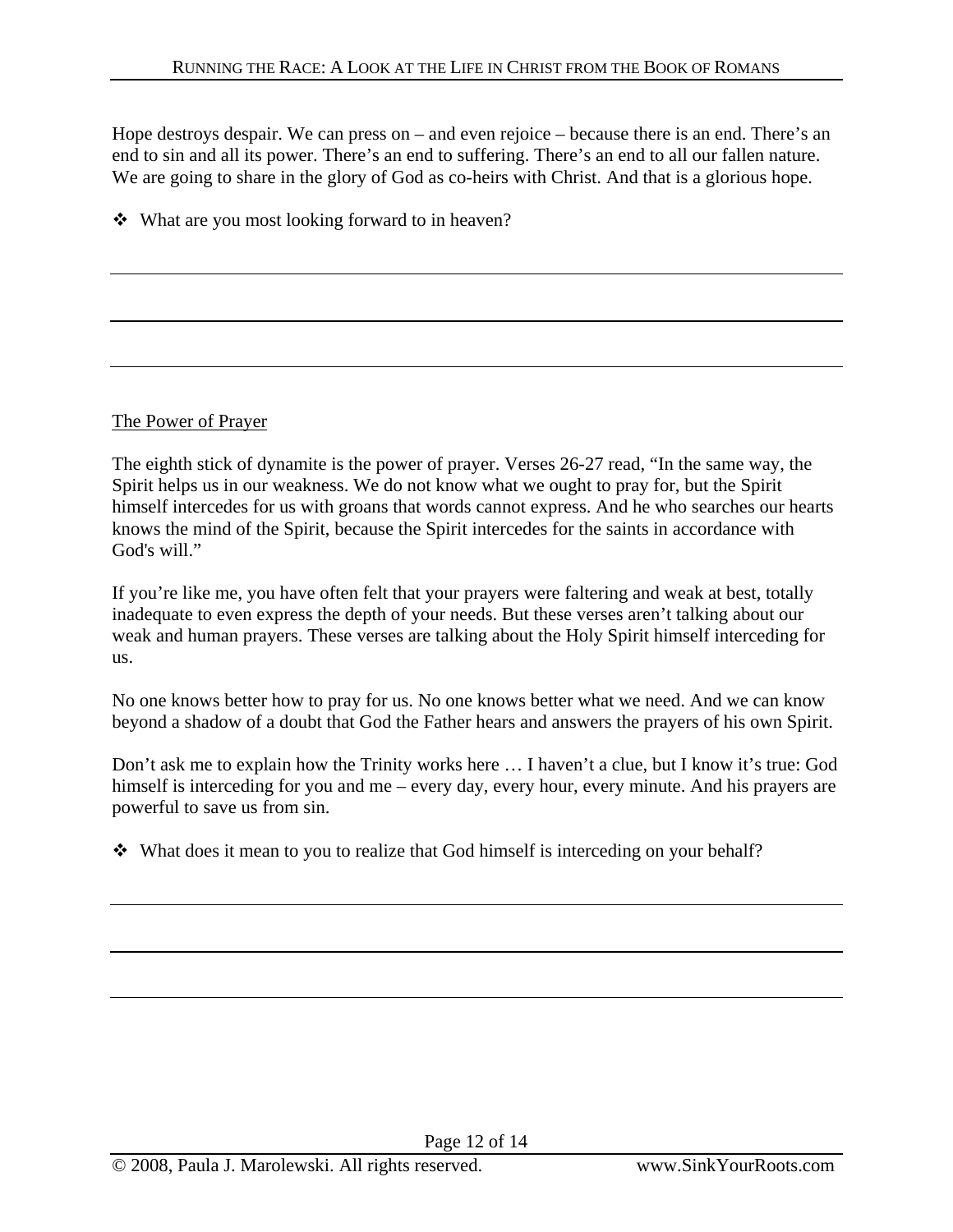#### The Power of Love

Last, but certainly not least, the ninth stick of dynamite is the power of love. Verses 35 and following read, "Who shall separate us from the love of Christ? Shall trouble or hardship or persecution or famine or nakedness or danger or sword? …. No, in all these things we are more than conquerors through him who loved us. For I am convinced that neither death nor life, neither angels nor demons, neither the present nor the future, nor any powers, neither height nor depth, nor anything else in all creation, will be able to separate us from the love of God that is in Christ Jesus our Lord."

 $\div$  Have you ever been afraid that something could separate you from God? What was it?

When I sin, I feel very unlovely and unlovable. And sometimes I sin *because* I feel unlovely or unlovable. It's a nasty cycle that leads to despair and defeat.

But chapter 8 ends with the best news of all: nothing can separate us from the love of God. No matter how bad I've been, he loves me. No matter how many times I've failed in exactly the same way, he loves me. No matter if I am rebelliously doing my thing, he loves me. How could I fail to love him in return? And because I love him, I will try to make him happy by obeying him.

Nothing can separate us from his love. Your drugs aren't so big that they can stand between you and the love of God. Your drink can't. Your anger can't. Your gossiping can't. Your addictions can't. Your lack of self-control can't. God's love is bigger and stronger and more enveloping than any of these things.

So when some sin looms large in your eyes and seems to blot out everything else and calls to you with its seductive or condemning voice … remind yourself: God loves me. And because he loves me, he'll give me the power to overcome this. I can do it – in him. I don't have to sin anymore. I am forgiven. I am free. I am alive. I am in Christ and in his love – and nothing can take that away from me, or me away from him.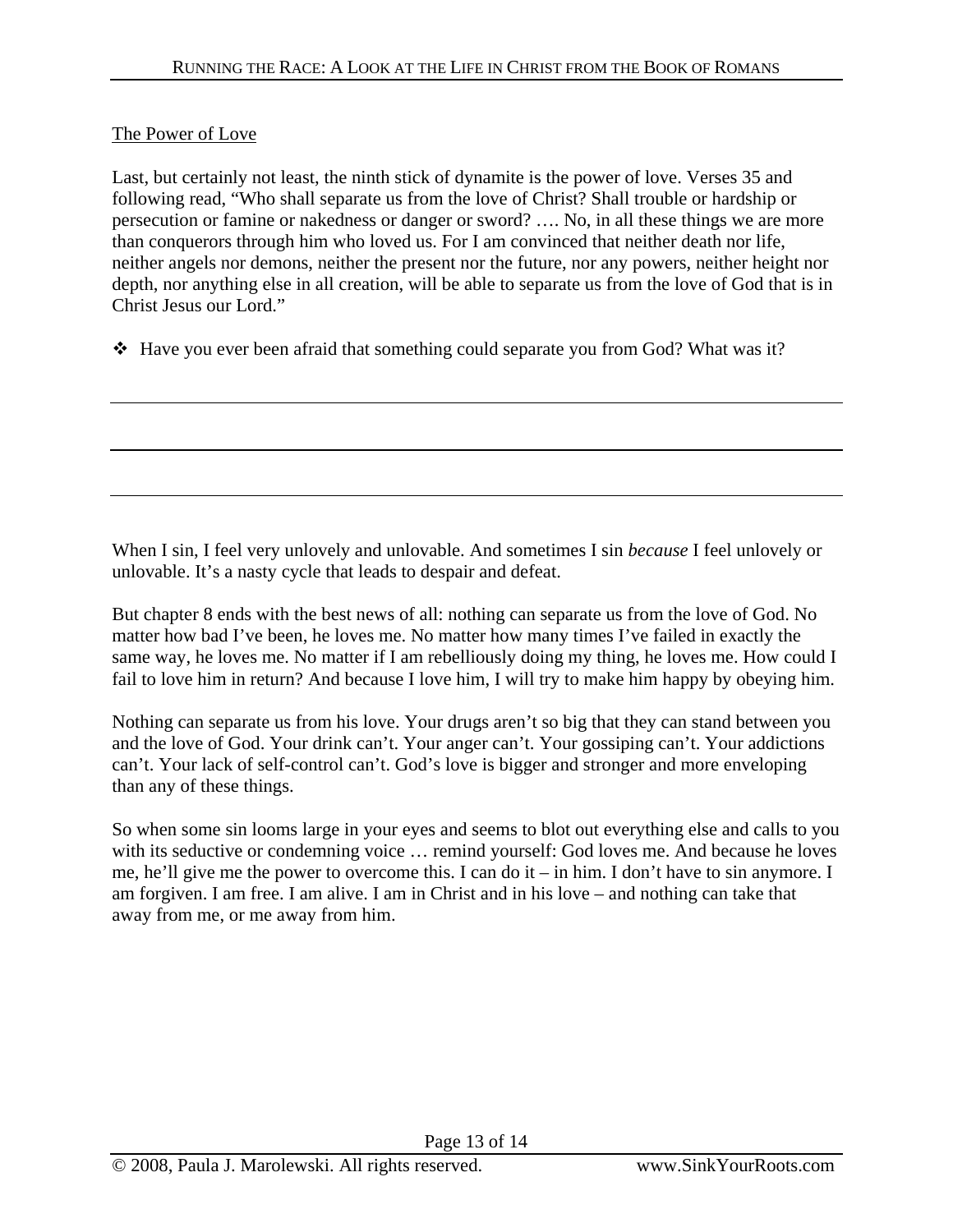#### **CONCLUSION**

Nine sticks of dynamite. The power of God has been given to us to overcome sin. Truth. Transformation. Obedience. The Spirit. Guidance. Adoption. Hope. Prayer. Love.

There's something that all of these sticks of dynamite have in common: they aren't about what we can do or accomplish on our own. They are all the power of God working in our lives. You can't control sin. You can't beat it on your own. You can't have victory over it by yourself. But God can. And God will. When you do your part, he'll do his part. He's given you the dynamite to blow sin right out of your life. It's up to you to light the fuse.